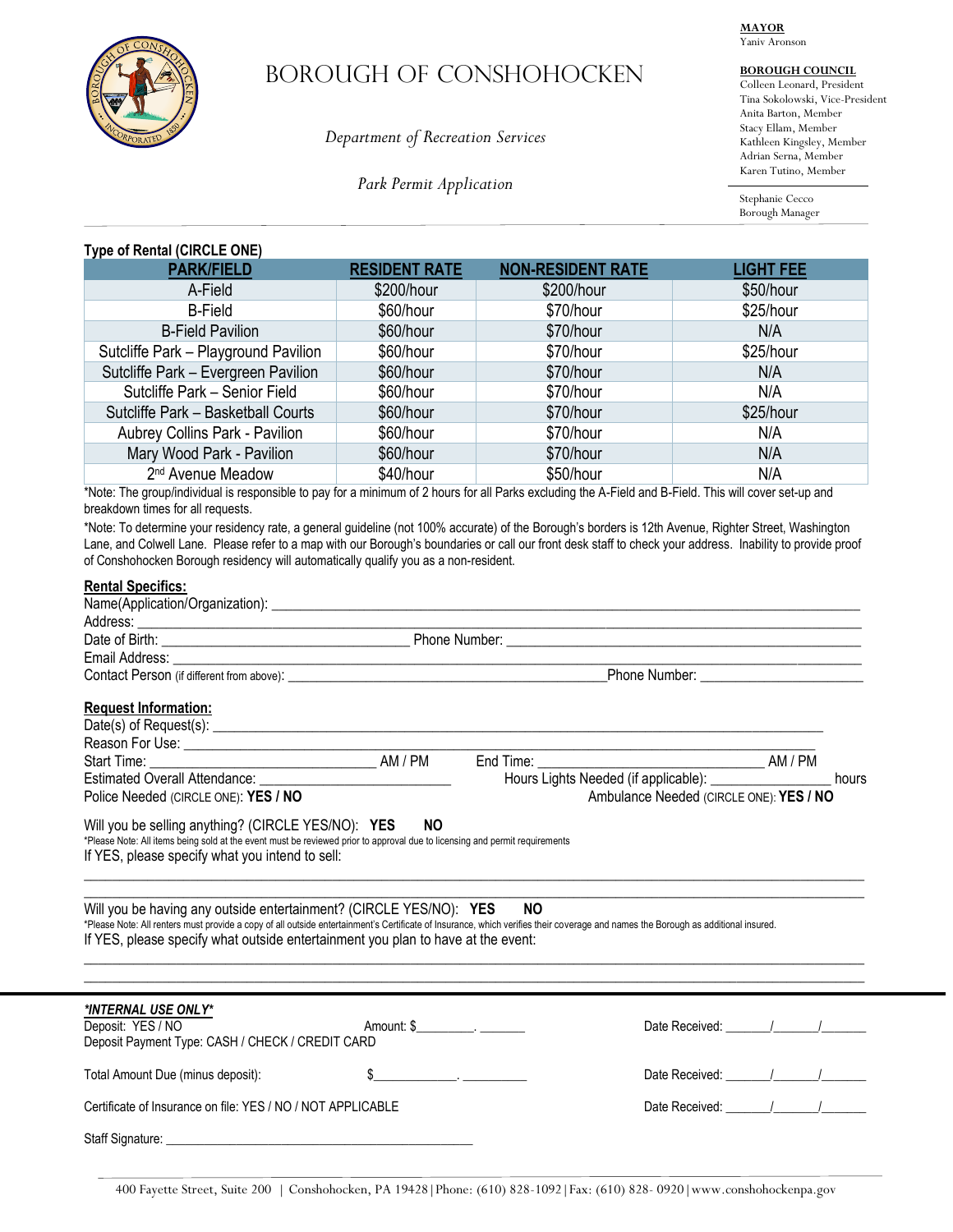## **Conshohocken Borough Park Rules**

- 1. Park Hours are Dawn to Dusk
- 2. Good Conduct is required at all times while in the Park
- 3. The Department of Recreation Services and Parks require group permits for any organized games, picnicking, or special events. *Please see complete Field Use License Agreement and Release form attached.*

## 4. The following are **PROHIBITED**:

- a. Smoking
- b. Vendors
- c. Animals
- d. Alcoholic Beverages
- e. Glass
- 5. Emergency Services– If your event requires the presence of police and/or ambulance, dates and times will be coordinated by the Recreation Services Department. You will receive a separate invoice from the Conshohocken Borough Police Department. Ambulatory Services will be provided by Narberth Ambulance if applicable.
	- a. 2 officers for minimum of 4 hours Range \$350 \$490
	- b. Emergency- Call 911
- 6. Private individuals are required to sign a waiver and release agreement, which saves, defends, keeps harmless and indemnifies the Borough of Conshohocken and its appointed and elected officials, officers, servants, agents and employees from and against any and all costs and liability, including all attorneys' fees, however, caused, resulting from or arising out of or in any way connected with Applicant's activities or use of the Fields and Borough Property.
- 7. Groups/Organizations shall have, at all times while this User Permit/License is in effect, a general liability insurance policy with minimum limits in the amount of \$1,000,000 combined single limit for each occurrence and \$1,000,000 combined single limit for general occurrence.
	- **a. Provide a certificate of insurance with the Borough of Conshohocken, 400 Fayette Street, Suite 200, Conshohocken, PA 19428, named as an additional insured.**
	- b. Save, defend, keep harmless and indemnify the Borough of Conshohocken and its appointed and elected officials, officers, servants, agents and employees from and against any and all costs and liability, including all attorneys' fees, however, caused, resulting from or arising out of or in any way connected with Applicant's activities or use of the Fields and Borough Property.
	- c. Upon request, provide a complete roster, including names and addresses, of all members of the Applicant's organization, which Applicant shall keep current throughout the term of this User Permit/License.
	- d. Comply with all rules, regulations, ordinances and laws applicable to the Fields and all Borough Property.

## **WAIVER AND RELEASE AGREEMENT**

### **General Waiver**

As a participant or as the parent/guardian of a participant in this program or rental, I recognize and acknowledge that there are certain risks of physical injury and I agree to assume the full risk of any injuries, including death, damages, or loss which the participant may sustain as a result of participating in any and all activities connected with or associated with such program or rental.

As a participant or as the parent/guardian of a participant in this program or rental, I do hereby fully release and discharge the **Borough of Conshohocken** and its appointed and elected officials, officers, agents, servants, and employees from and against any and all claims from injuries, including death, damage, or loss which I or the participant may have or which may accrue to me or the participant on account of my, or the participant's, participation in the program or rental.

As a participant or as the parent/quardian of a participant in this program or rental, I agree to waive and relinguish all claims I or the participant may have as a result of participating in the program or rental against the **Borough of Conshohocken** and its appointed and elected officials, officers, agents, servants, and employees.

As a participant or as the parent/guardian of a participant in this program or rental, I further agree to indemnify and hold harmless and defend the **Borough of Conshohocken** and its appointed and elected officials, officers, agents, servants, and employees from any and all claims resulting from injuries, including death, damages, and losses sustained by the participant and arising out of, connected with, or in any way associated with the activities of the program or rental.

I certify that I am in good physical health and have no limitations other than those I have listed during registration if applicable that may predispose me to risk during this program or rental.

I also grant permission to supervising, managing personnel or other **Borough of Conshohocken** representatives to authorize and obtain medical care from any licensed physician, hospital or medical clinic should I, or my child, become ill or injured while participating in activities when I am unable to grant authorization for emergency treatment. I understand that such treatment shall be at my expense. This form shall be considered valid until cancelled or changed in writing by the undersigned.

### **REFUND POLICY**

I understand and agree to the activity refund policy that a full refund will only be given when a program is cancelled by the **Borough of Conshohocken Department of Recreation Services**. A refund request at least five (5) business days prior to the start of a program or five (5) business days prior to a scheduled park or facility rental, will receive a refund less 5%. NO REFUNDS will otherwise be given. All refunds are subject to State Board of Accounts claim procedures and may take up to thirty (30) business days to process.

## **PHOTO RELEASE**

I give permission to **Borough of Conshohocken Department of Recreation Services and the Community Center at the Fellowship House** for the free use of my likeness and that of my child or ward, in connection with any broadcast, telecast, video, photograph, print media, or other publicity.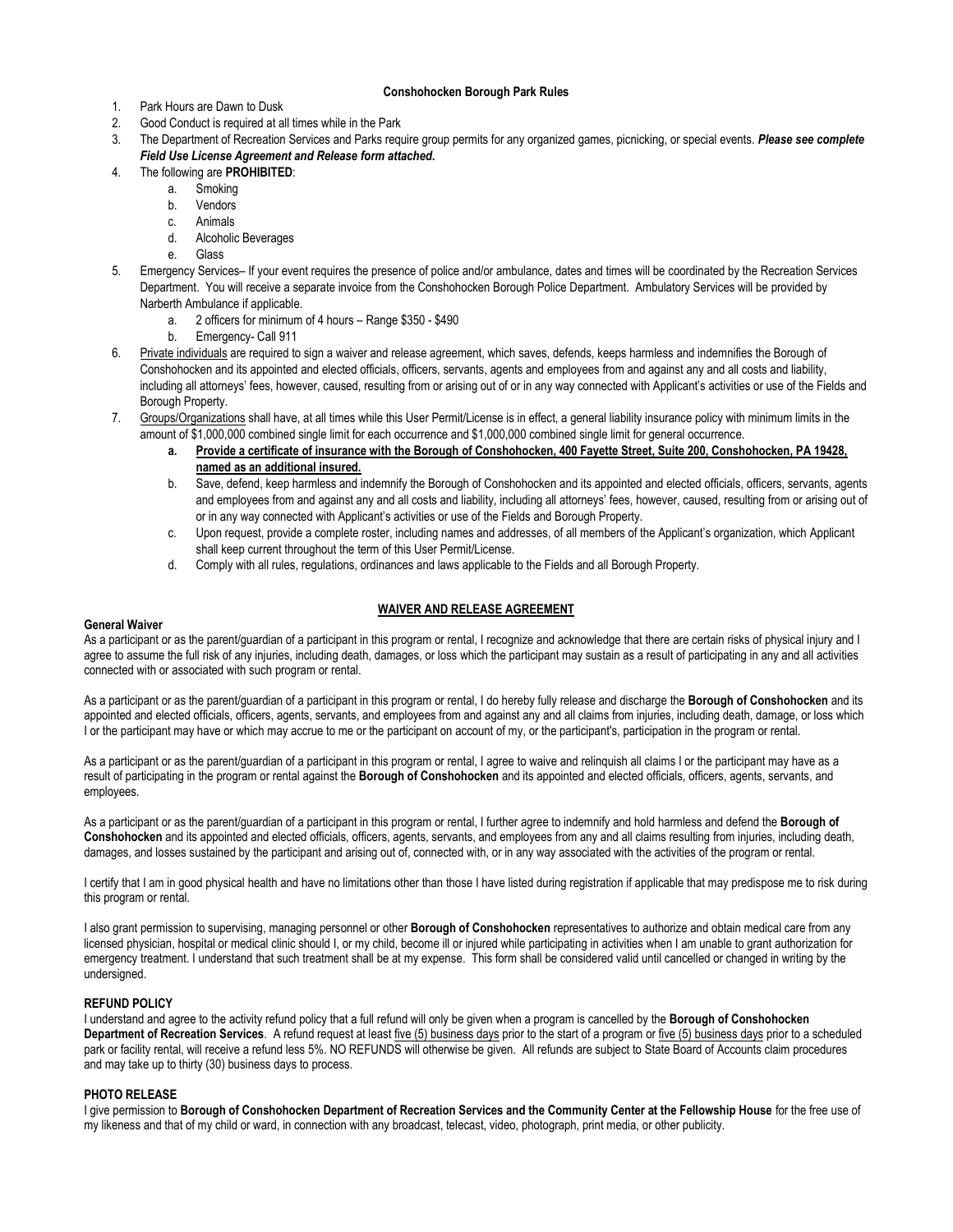#### **FIELD USE LICENSE AGREEMENT AND RELEASE Borough of Conshohocken**

THIS FIELD USE LICENSE, AGREEMENT AND RELEASE (this "Agreement") is between the Borough of Conshohocken (the "Borough"), a body politic having a business address of 400 Fayette St., Suite 200, Conshohocken, Pennsylvania, and the "User" as designated on the Park Permit Application attached. **RECITALS:**

- The Borough owns and operates certain parks and playing fields in the Borough of Conshohocken.
- B. User and desires to engage in activities on or at one of the Field in the Borough of Conshohocken.
- C. In consideration of User's agreement to comply with the Borough's requirements for its use of the Field, the Borough is willing to grant a license to User, subject to the terms and conditions contained herein.

NOW, THEREFORE, in consideration of the mutual promises and covenants set forth herein, the Borough hereby grants permission, revocable and terminable as hereinafter provided, for the use of the Field to User, for the times and on the terms set forth herein, and subject to all of the conditions set forth in this Agreement, as amended or appended from time to time.

#### **AGREEMENT:**

- 1. License and Permit to Use Field. This Agreement, and the license granted hereunder the (all together, the "Facilities"), is an accommodation to User and such permission constitutes merely a contractual license to use the Facilities. User shall conduct it's on the dates and times as set forth in the License, attached hereto as "Park Permit Application" and made a part hereof. User shall accommodate no more than persons in its use of the Facilities, as set forth in the License. User shall use the Facilities as set forth herein and for no other purpose.
- 2. No Property Rights. No property right or leasehold interest to be conveyed by this Agreement or the License granted hereunder. User acknowledges that title to the Facilities is held by the Borough and agrees never to deny such title or to claim, at any time, any interest or estate of any kind or extent whatsoever in the Facilities by Virtue of this Agreement, the License, or its occupancy or use of the Facilities hereunder. User acknowledges and understands that the Borough, through its officials, agents, employees and other representatives, may at any time or times, with or without notice, enter into or onto the Facilities. The Borough may reject any person or persons or limit access to the Facilities in any lawful manner.
- Indemnification. User shall, without notice or demand, at its own cost and expense, defend, indemnify and hold harmless the Borough, its officials, agents and employees, against and from any and all actions, suits, judgments, claims, demands, costs, expenses (including attorneys' fees) and liabilities of any character whatsoever, brought or asserted for injuries or loss to, or death of, any person or persons, or damage to the property of any person, including that of the Borough, arising out of, resulting from, or occurring in connection with this Agreement or the License granted hereunder, including, but not limited to:
	- The use and occupancy of the Facilities by User, User's employees, officers, invitees, licensees, patrons and guests;
	- b) Any failure of User to perform any of the terms and conditions of the License, this Agreement, or any posted or published rules or regulations pertaining to the Facilities (the "Rules and Regulations");
	- c) Any failure of User, its employees, officers, invitees, licensees, patrons or guests to comply with any statutes, laws, ordinances or orders of duly authorized personnel and civil authorities;
	- d) Any and all accident death, injury, damage, loss, theft or other casualty resulting in any way whatsoever, unless the Loss is due solely to the gross negligence of the Borough, its agents, officials or employees.
- 4. Term and Hours of License. This Agreement and the License granted hereunder shall be valid for the dates and times specified in the License, attached hereto as "Park Permit Application," and made a part hereof. The License shall be subject to termination and renegotiation at the discretion of the Borough. Upon the expiration date or termination of the License granted hereunder, any and all agreement between the Borough and User shall be null and void, except those listed (Indemnification) and as otherwise specifically set forth herein. Any renewal of this Agreement or the License shall be subject to the Borough's review and renegotiation.
- 5. Amendments. Any amendment or modification to this Agreement or any provision hereof shall be made in writing and shall be executed in the same manner as the original document, and, after such execution, shall become a part of this Agreement.
- 6. Services. Borough shall provide the services set forth in the "Park Permit Application," attached hereto and made a part hereof, on the days and times set fourth therein. User shall provide the services set forth in the "Park Permit Application," attached hereto and made a part of hereof. In the event the Borough shall not be liable to User in damages or Otherwise. In no event shall such failure or delay constitute an eviction or disturbance of User's use of the Facilities, or render the Borough liable to User, authorize an abatement of the fees or otherwise relieve User from its obligations under this Agreement or the License granted hereunder.
- 7. Maintenance of Facilities. It is expressly understood and agreed that the Borough shall maintain the Facilities, subject to such charges and fees to User. In no event shall User undertake any maintenance of the Facilities. Notwithstanding the foregoing, User shall leave the Facilities by User and its invitees, licensees, patrons and guests. Failure of User to do so may, in the sole discretion of the Borough, result in a charge to User to recover costs incurred by the Borough to return the Facilities to their original condition and/or termination of this Agreement and revocation of the License granted hereunder.
- 8. Alterations, Signs. User shall not make any modifications or improvements of any kind to the Facilities, except as approved in writing by the Borough. User shall not erect or post any sign or banner without the prior written consent of the Borough.
- 9. No Assignment. User shall not be permitted to sell, transfer, or assign its interest in this Agreement or the License granted hereunder.
- 10. Termination. In the event of a revocation or termination of this Agreement or of the License granted hereunder, User shall surrender possession of the Facilities. Prior to such revocation of termination Borough shall provide ten (10) day prior written notice to User.
- 11. Insurance. In addition, User shall maintain sufficient public liability and bodily injury insurance, in at least the amount of One Million and 00/100 Dollars (\$1,000,000.00), combined single limit for each occurrence and \$1,000,000 combined single limit for general occurrence insuring the Facilities, with the Borough named as additional insured, against loss and liability for damages including, but not limited to, personal injury, death, or property damage arising out of, or in connection with, User's use of the Facilities. User shall provide, prior to commencement of its use of the Facilities in connection with this Agreement, proof of such insurance satisfactory to the Borough, naming the Borough as an additional insured. The certificate of insurance shall provide that the policy or policies contain a provision that no cancellation thereof shall be effective by the insurer without thirty (30) days prior written notice to the Borough. In addition, all participants in athletic events associated with User shall execute and deliver such waivers as Borough may reasonably require.